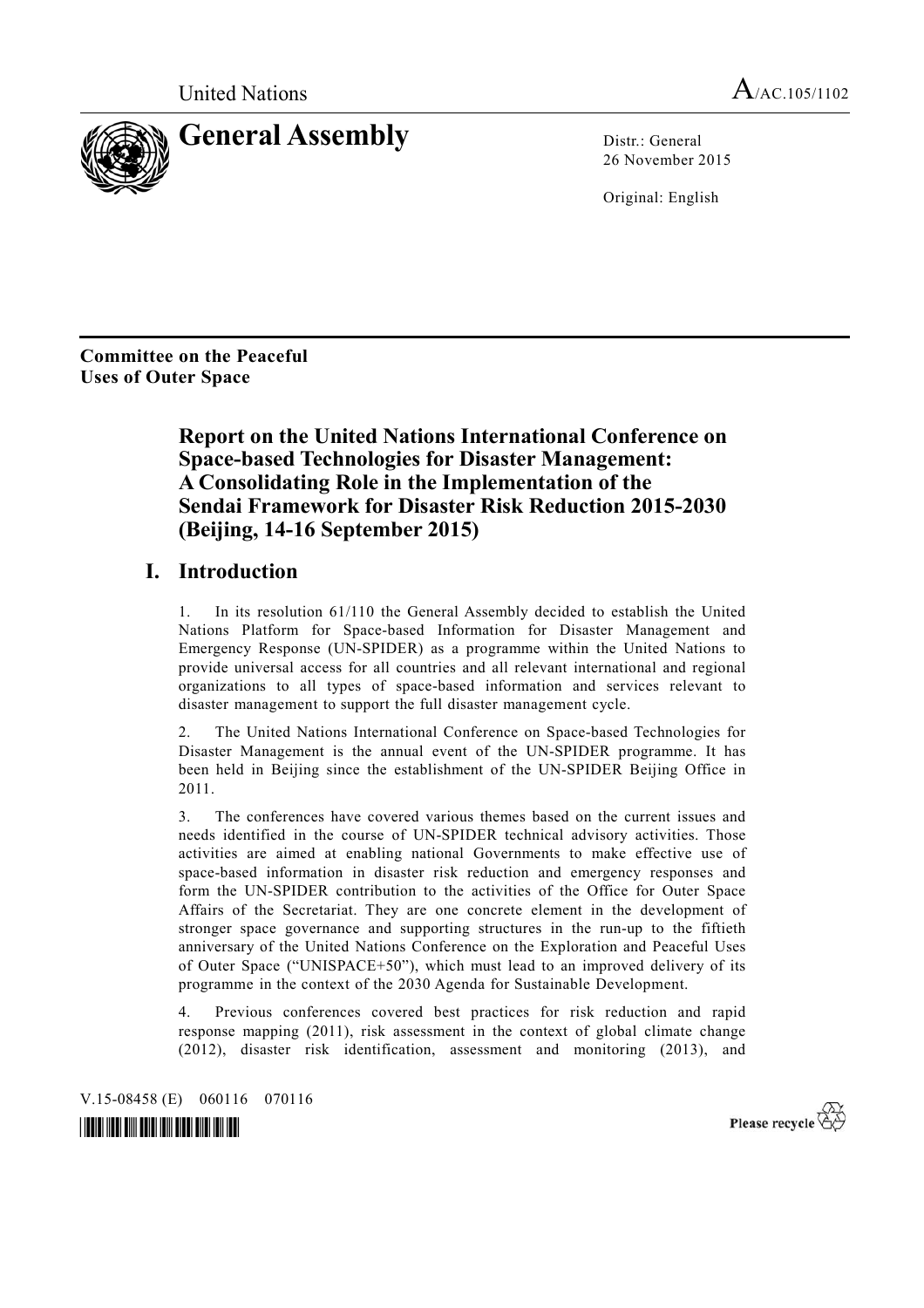multi-hazard disaster risk assessment (2014). The theme in 2015 was a consolidating role in the implementation of the Sendai Framework for Disaster Risk Reduction 2015-2030.

5. The Conference marked another step in the long-term effort of the Office for Outer Space Affairs and UN-SPIDER to build on the commitments of the Sendai Framework and of the 2030 Agenda for Sustainable Development. One of the unique features of the Conference was that it strove to integrate Earth observation and space-based technologies into applications for disaster risk reduction. A series of events to address challenges faced by humanity in achieving sustainable development, protecting the space environment and securing the long-term sustainability of outer space activities, will be held in the run-up to the 2018 "UNISPACE+50" thematic cycle.

6. The Conference brought together national organizations involved in disaster management and generating geospatial information in the countries where UN-SPIDER technical advisory support had been provided or was offered. The Conference was also attended by representatives of the UN-SPIDER regional support offices, various regional and international organizations, and experts from centres of excellence from different part of the world.

# **II. Background and objectives**

The main aim of the Conference was to contribute to the process of producing guidelines to help Member States to integrate Earth observation and geospatial technologies into the implementation of the Sendai Framework. The Conference built on the outcomes of the Third United Nations World Conference for Disaster Risk Reduction, held in Sendai, Japan, from 14 to 18 March 2015, and on the related commitments undertaken by the Office for Outer Space Affairs. Those included the commitment to facilitate the coordination of stakeholders in Earth observation technology as proposed in a white paper circulated among a group of stakeholders on a global partnership for Earth observation to support nations in their disaster risk reduction efforts, and to continue to raise awareness of how Earth observation technology can contribute to sustainable development prior to the United Nations summit for the adoption of the post-2015 development agenda held in New York from 25 to 27 September 2015 and the twenty-first session of the Conference of the Parties to the United Nations Framework Convention on Climate Change, to be held in Paris from 30 November to 11 December 2015.

8. The Conference was co-organized by the UN-SPIDER programme and the Ministry of Civil Affairs of China in collaboration with the Ministry of Foreign Affairs, the National Disaster Reduction Centre of China, the China National Space Administration, the Asia-Pacific Space Cooperation Organization, the Regional Centre for Space Science and Technology Education in Asia and the Pacific (China), and received support from DigitalGlobe, a private company.

9. The Conference brought together 104 participants. The attendees represented different types of organizations, such as civil protection agencies, disaster management agencies, space agencies, research institutions, science and technology agencies and other governmental and non-governmental agencies.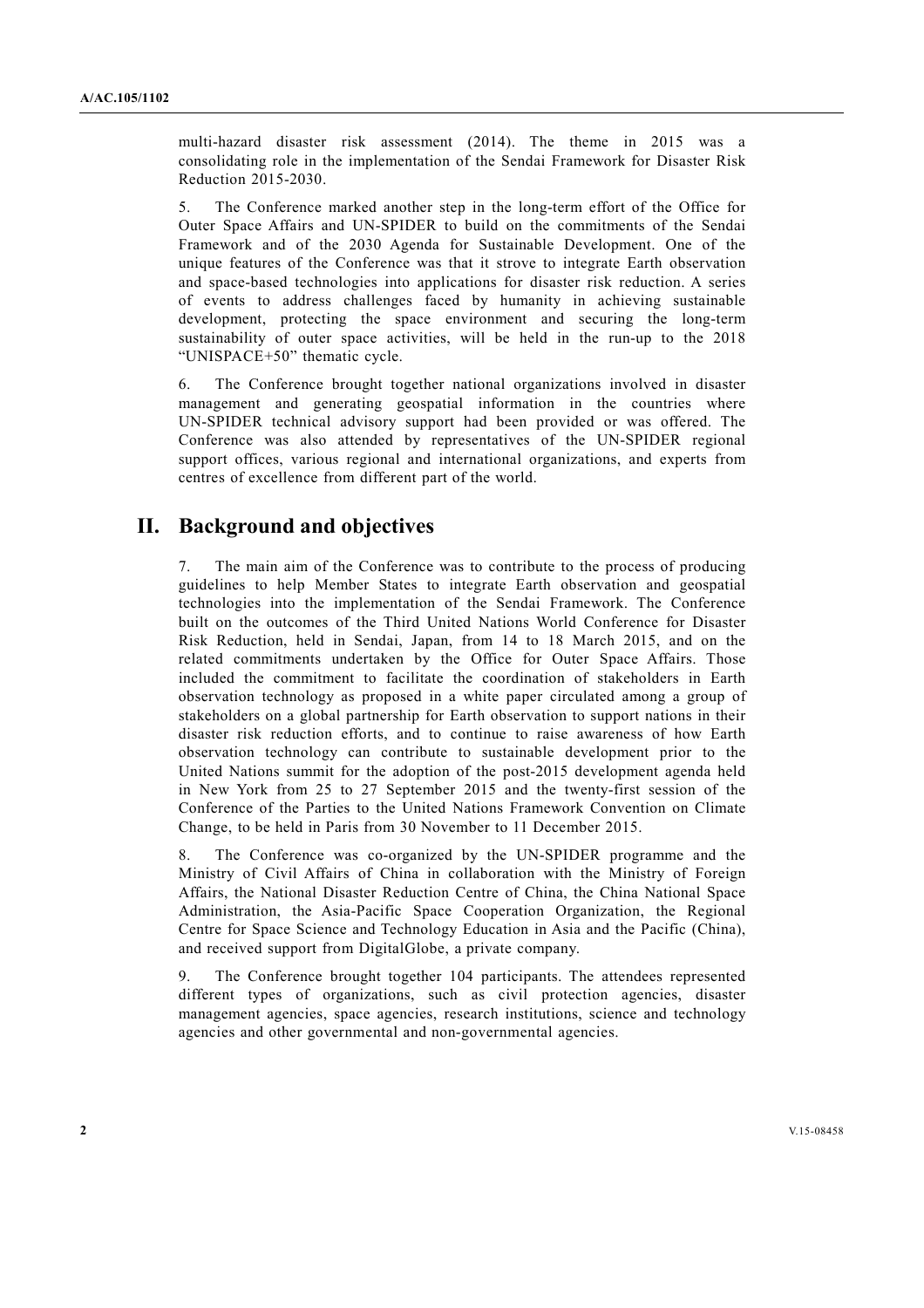10. A total of 79 organizations from the following 32 countries were represented at the conference: Algeria, Armenia, Austria, Bangladesh, Belgium, Bhutan, Brazil, Cambodia, Canada, China, Ethiopia, India, Indonesia, Iran (Islamic Republic of), Iraq, Lao People's Democratic Republic, Mongolia, Mozambique, Myanmar, Nepal, Oman, Pakistan, Peru, Saudi Arabia, Singapore, Sudan, Switzerland, Thailand, Turkey, United States of America, Venezuela (Bolivarian Republic of) and Viet Nam.

# **III. Programme**

11. A total of five plenary sessions were held. In addition, three working groups met to discuss technical subjects relevant to the themes of the Conference. The plenary sessions addressed the following topics: Earth observation and understanding disaster risk (relating to priority 1 of the Sendai Framework); Earth observation and enhancing preparedness for effective responses (relating to priority 4 of the Sendai Framework); fostering public-private partnerships; empowering communities so that they can prepare for disasters; and engaging with the Office for Outer Space Affairs and UN-SPIDER in streamlining the use of Earth observation technology in decision-making about disaster risk reduction and sustainable development.

12. Three working groups focused on the following topics: issues to be addressed to improve drought monitoring using space-based information; lessons learned from the 2015 Nepal earthquake from the perspective of Earth observation; and capacitybuilding and emerging technologies.

13. The last day of the Conference included institutional visits to the satellite Earth station in Yungang, China, and the National Disaster Reduction Centre of China.

14. From 17 to 22 September 2015, back-to-back with the conference, a training event on Earth observation technology for earthquake damage assessment was held for 25 Conference participants.

# **IV. Observations and recommendations**

#### **A. Earth observation and understanding disaster risk**

15. The topic of Earth observation and understanding disaster risk was addressed at the first plenary session. The objectives of the session were to demonstrate operational programmes, systems and tools that use Earth observation technology to understand disaster risk; outline the policy and coordination issues affecting the collection, management, analysis and use of advanced Earth observation data in understanding disaster risk; and address the main issues that limit the use of Earth observation technology in understanding disaster risk.

16. Participants discussed various means, especially those based on Earth observation technology, that could be adopted by Member States to support international and regional organizations in their efforts to understand disaster risk. Those means included tools, technologies and peripheral issues such as data sharing,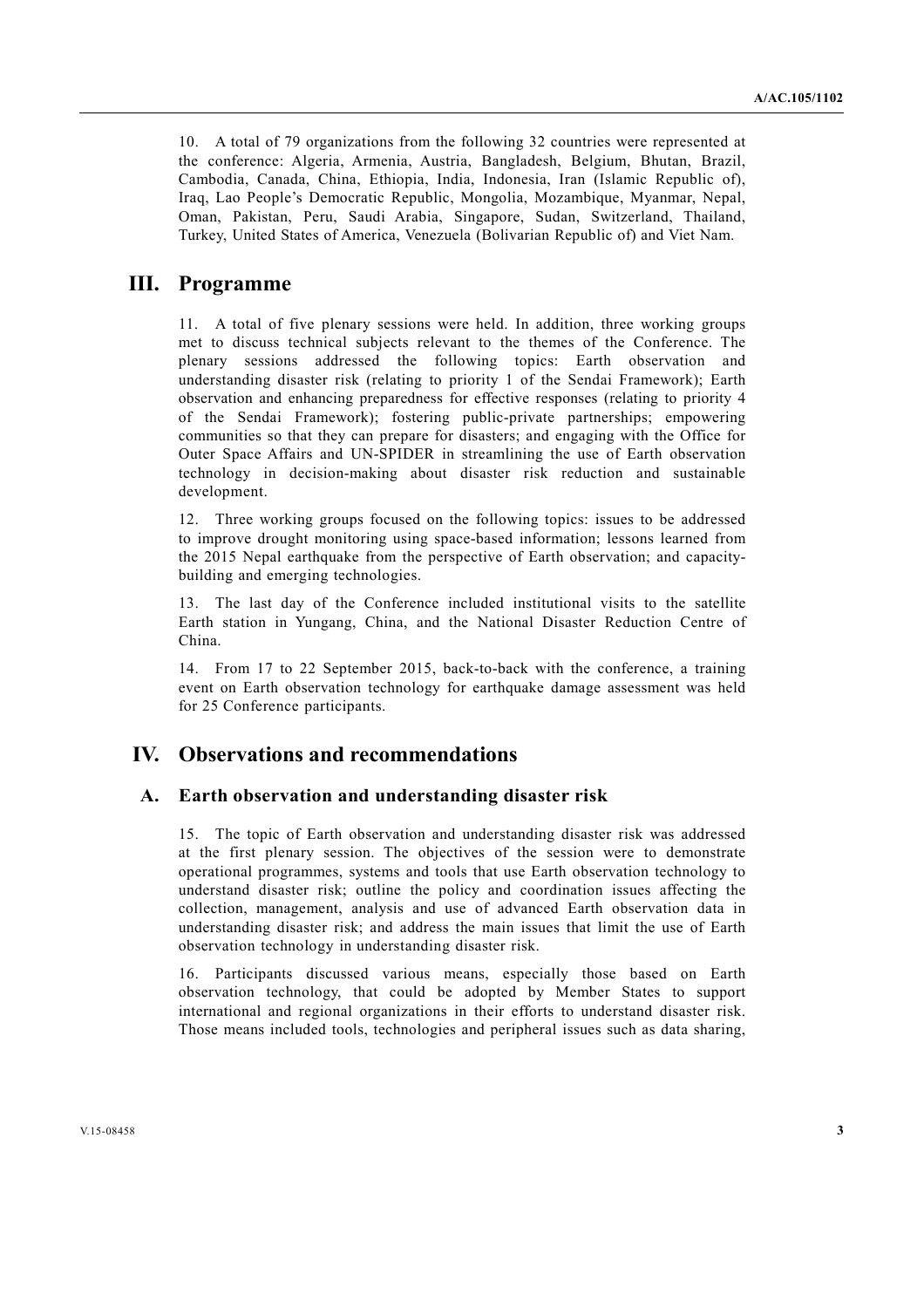spatial data infrastructure and institutional coordination. Panellists and participants shared recommended practices and experiences.

17. There was an urgent need to understand risk on the basis of evidence such as provided by satellite images and other Earth observation data. The targets of the Sendai Framework consisted of a substantial reduction of disaster risk and losses, the prevention of new risks and the reduction of existing risks. In order to reach those targets, it was necessary to understand the level of risk and measure it continuously over a long period.

18. The Sendai Framework targets agreed by countries required a mechanism that continuously evaluated risks and losses due to disasters. According to the Sendai Framework, "policies and practices for disaster risk management should be based on an understanding of disaster risk in all its dimensions of vulnerability, capacity, exposure of persons and assets, hazard characteristics and the environment".

19. According to the Sendai Framework, key actions at the national and local levels included:

 (a) To promote the collection, analysis, management and use of relevant data and practical information;

 (b) To encourage the use of and strengthening of baselines and periodically assess disaster risks;

 (c) To develop, periodically update and disseminate, as appropriate, location-based disaster risk information, including risk maps and information obtained from geographic information systems;

 (d) To systematically evaluate, record, share and publicly account for disaster losses and understand the economic, social, health, education, environmental and cultural heritage impacts;

 (e) To promote real-time access to reliable data, and make use of space and in situ information, including geographic information systems.

20. Also according to the Sendai Framework, at the global and regional levels it was important:

 (a) To enhance the development and dissemination of science-based methodologies and tools to record and share disaster losses, and to strengthen disaster risk modelling, assessment, mapping, monitoring and multi-hazard early warning systems;

 (b) To promote the conduct of comprehensive surveys on multi-hazard disaster risks and the development of regional disaster risk assessments and maps, including climate change scenarios;

 (c) To promote and enhance access to and the sharing and use of non-sensitive data and information, as appropriate, communications and geospatial and space-based technologies and related services; and maintain and strengthen in situ and remotely-sensed Earth and climate observations.

21. The major issues identified in the first plenary session were: (a) the understanding of how space-based information and capacity could be applied to reduce disaster risks at the local and national levels continued to be limited;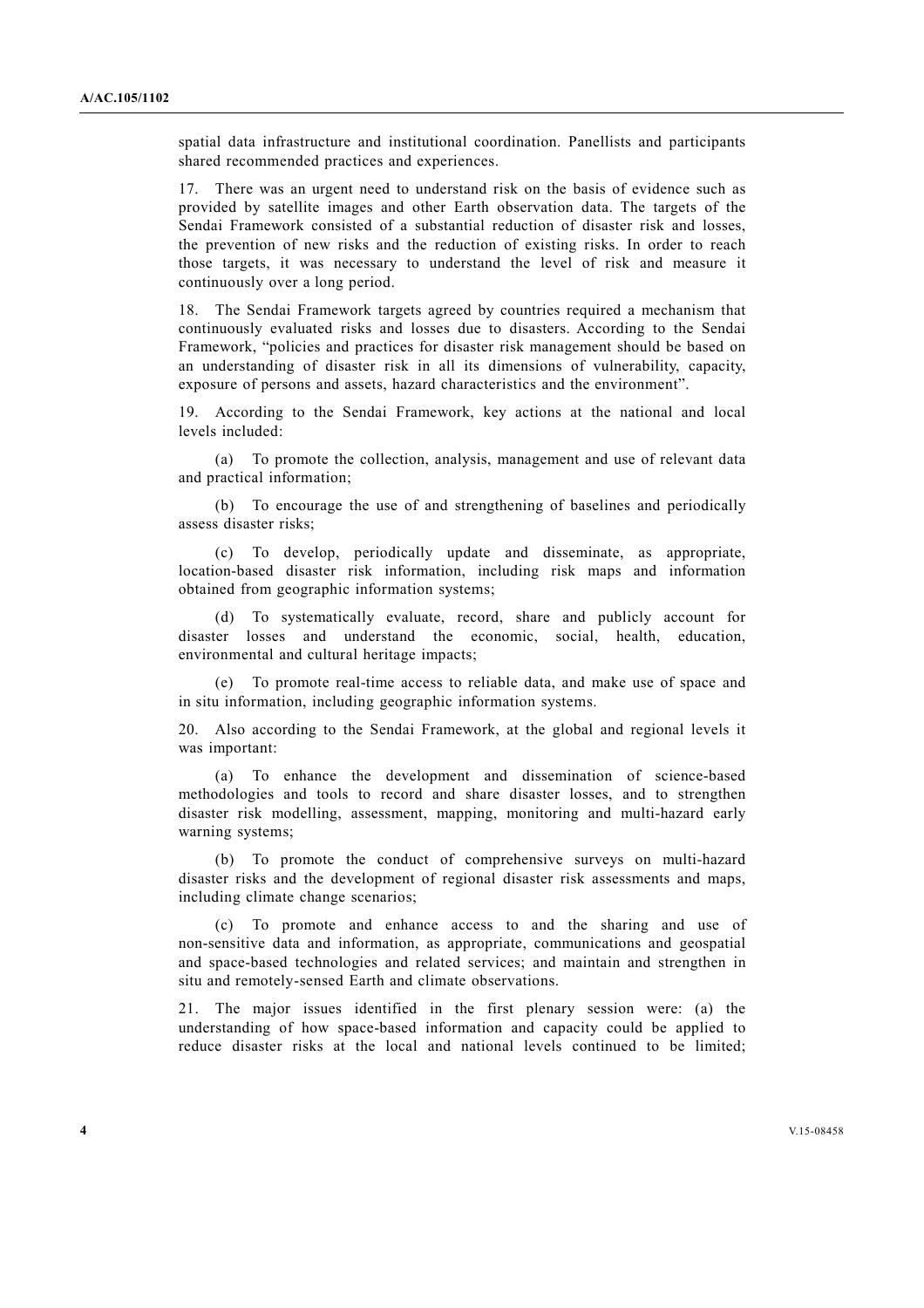(b) access to and availability of high-quality Earth observation data (in the form of high-resolution and microwave data) in non-emergency situations still remained a key constraint; (c) the sharing of digital data among ministries and departments within a given country, and among countries within a given region, remained a gap area that limited the use of Earth observation technology and geospatial information in disaster management; and (d) the lack of national spatial data infrastructure.

22. There was a fundamental disconnect between suppliers of spaced-based information, such as space research organizations or remote sensing centres, and users of that information, such as national and local disaster and risk management organizations. This was considered one of the most important issues hampering the successful employment of space-based technologies under the Sendai Framework.

23. At the technical level, important suggestions were made in connection with documenting and understanding risk:

 (a) At the national level there was a need to establish uniform standards for specifying risk grades;

 (b) Because they included a certain element of uncertainty, risk assessments should be fine-tuned based on information from early warning systems wherever possible.

24. Some of the key recommendations from the session were:

 (a) To build and enhance the capacity for using Earth observation data at all levels;

 (b) To promote a culture of continuous risk assessment at the national and local levels;

(c) To promote a culture of sharing non-sensitive data at all levels;

 (d) To raise awareness among politicians of the usefulness of Earth observation data in disaster risk reduction;

To enhance the political will of Governments at the highest level to carry out risk assessments and promote the effective use of Earth observation data;

Government agencies should include Earth observation technology in their disaster management strategies, plans and policies, as those are further transformed into implementable actions.

### **B. Earth observation and enhancing preparedness for effective responses**

25. The topic of Earth observation and enhancing preparedness for effective responses was addressed at the second plenary session. The objectives of the session were to enhance preparedness for planning effective emergency responses by identifying gaps, capacity-building needs, database needs, financial needs, mapping procedures, institutional coordination, and other issues; to prepare to respond to major disasters by taking advantage of international mechanisms that provide space-based information during emergencies; and to outline the framework for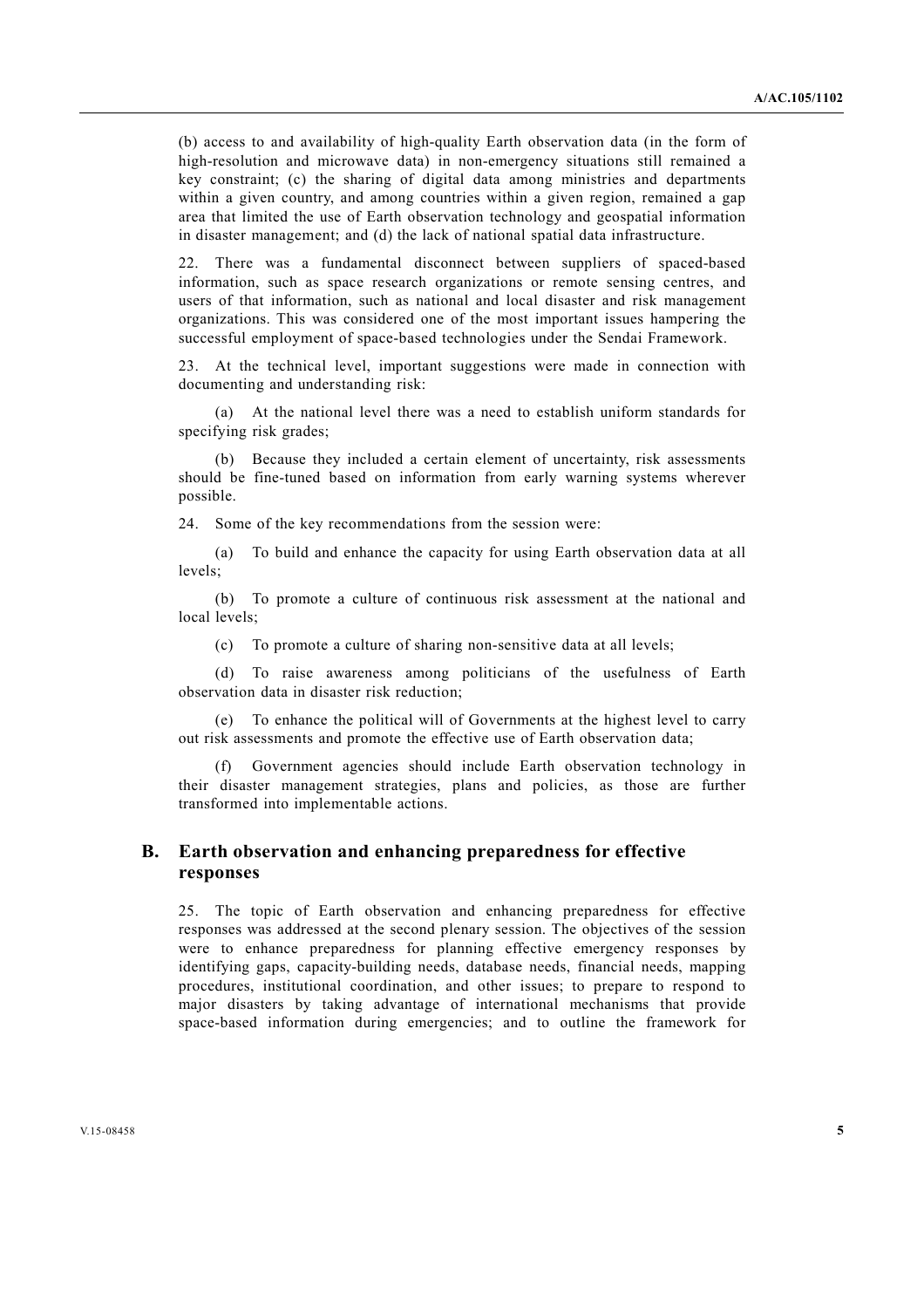preparing countries to use Earth observation technology to respond to disasters on a routine basis.

26. At the session, guidance was provided on how to prepare efficient responses by making effective use of Earth observation technology by addressing issues such as prerequisite data, data access, skills and capacity, emergency mapping products and product dissemination. Participants also discussed methods and presented case studies demonstrating the use of space-based information for disaster damage and loss assessment. They further discussed ways to standardize the role of Earth observation technology beyond emergency mapping, so as to provide valuable information for damage and loss assessments.

27. To ensure that countries prepared to handle the challenges posed by the increasing frequency of disasters, it was of critical importance to assess the current status and needs for an effective use of Earth observation and geospatial information in planning emergency responses. A first step in addressing those challenges was to review the current capacity to produce maps needed for emergency responses on one hand, and the availability of baseline and operational geospatial data, data sharing policies, and institutional coordination on the other.

28. At the national level, geospatial information in the form of in situ data or other non-satellite-based data, which during emergencies was often needed in conjunction with Earth observation information, was rarely well organized. This issue needed to be addressed in cooperation with the nations that have established best practices, international agencies and centres of excellence.

29. Earth observation and geospatial information needed to be integrated with ground-based information, such as from weather radars and water level sensors. That integration would result in the information products needed to enhance preparedness and would enhance the ability of civil defence organizations and rescue teams to conduct their operations.

30. Disaster response agencies needed an institutional framework for utilizing space-based information during emergencies, to enable them to improve the capabilities of their emergency response teams. A country-level needs assessment on the availability of Earth observation data for decision-making was therefore needed to enhance information preparedness.

31. It often happened during a disaster that end user needs were unclear. This posed challenges in the coordination of mapping efforts. The key major mapping agency in each member State needed to set out common standards for disaster impact assessment, so as to avoid a duplication of mapping efforts. At the same time, data should be served through a single portal to avoid miscommunication and confusion.

32. The technical capacity of disaster management authorities needed to be enhanced through sustainable long-term activities. At the national level, emergency operation centres should have standard operating procedures for accessing and utilizing Earth observation data in a timely manner and should disseminate information products through emergency data communication systems.

33. A key concern was that collaboration between various agencies involved in emergency responses had not improved since the Haiti earthquake of 2010, as seen again during the earthquake in Nepal of 25 April 2015. Organizations providing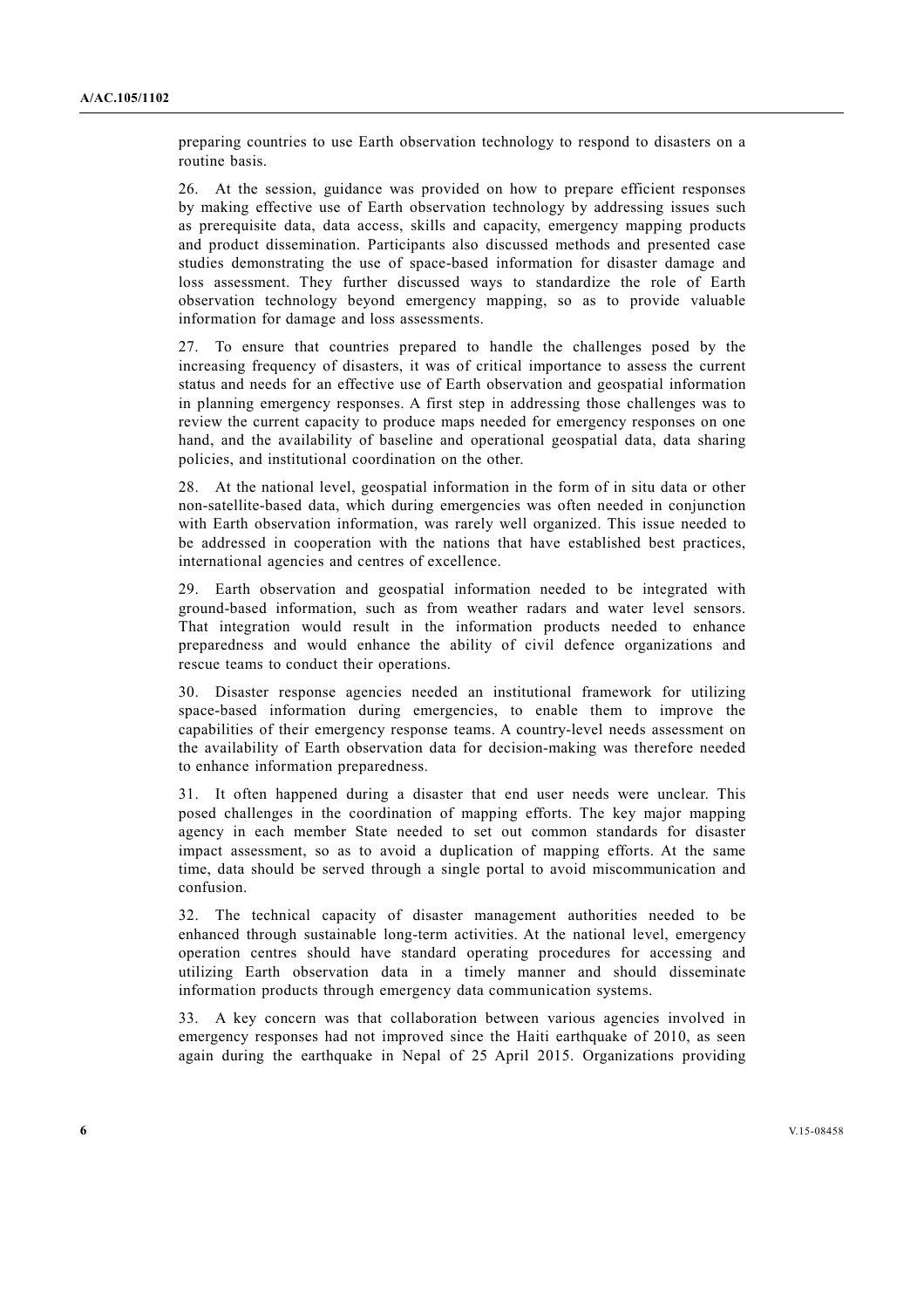mapping products needed agencies to work together efficiently during the early stages of an emergency so that they could make sense of enormous flows of information by filtering out what was irrelevant or incorrect (sometimes termed "information debris").

34. Crowdsourced information should be used more widely in disaster management, especially while responding to an emergency. There were many online platforms that leveraged the power of the crowd, such as MicroMappers, Tomnod, OpenStreetMap and GeoTag-X. The key issue was to ensure that political organizations from various countries built trust in crowdsourcing technology and that crowdsourcing became an integral part of the emergency response methodology in the coming years.

#### **C. Fostering public-private partnerships**

35. Public-private partnerships were addressed at the third plenary session. The overall objective was to give participants insights into ways to promote cooperation between the public and private sectors so as to reduce disaster risk and prepare disaster responses and recovery efforts. The specific objectives were to provide participants and potential stakeholders with an assessment of advanced Earth observation satellites and online platforms giving access to satellite data archives and near-real-time data; to address major issues in connection with the investments needed to work with private companies and gain access to satellite images during emergencies; to discuss ways to develop public-private partnerships; and to outline the role of public-private partnerships in ensuring the near-real-time availability of Earth observation images, interoperability across communities, ease of data post-processing and interpretation, data delivery, and related matters.

36. The participants discussed opportunities offered by public-private partnerships and provided insights about advanced Earth observation satellites, online platforms giving access to satellite data archives and near-real-time data, investments needed to work with private companies to improve access to satellite images during emergencies, and ways to develop partnerships.

37. There was an increased awareness among citizens and the private sector of the role they could play by volunteering, which was definitely a big step forward in enhancing public-private partnerships in disaster risk reduction. It was important to establish collaborative governance to make public-private partnerships work. There was a need to raise political awareness of the role public-private partnerships could play in disaster risk reduction and to increase the capacity of the providers of disaster risk reduction information (including private players) and users of the information.

38. Academia and civil society had a valuable role to play in making publicprivate partnerships for disaster management successful. A three-pronged strategy to promote public-private partnerships was proposed. First, a Government should set up support centres for volunteers and non-governmental organizations in disaster prone areas; second, civil society should be in a strategic alliance with that Government to better understand the needs and improve capacity; and third, the private sector should contribute according to its resources and strength. Such a three-pronged strategy should lead to collaborative governance of disaster risk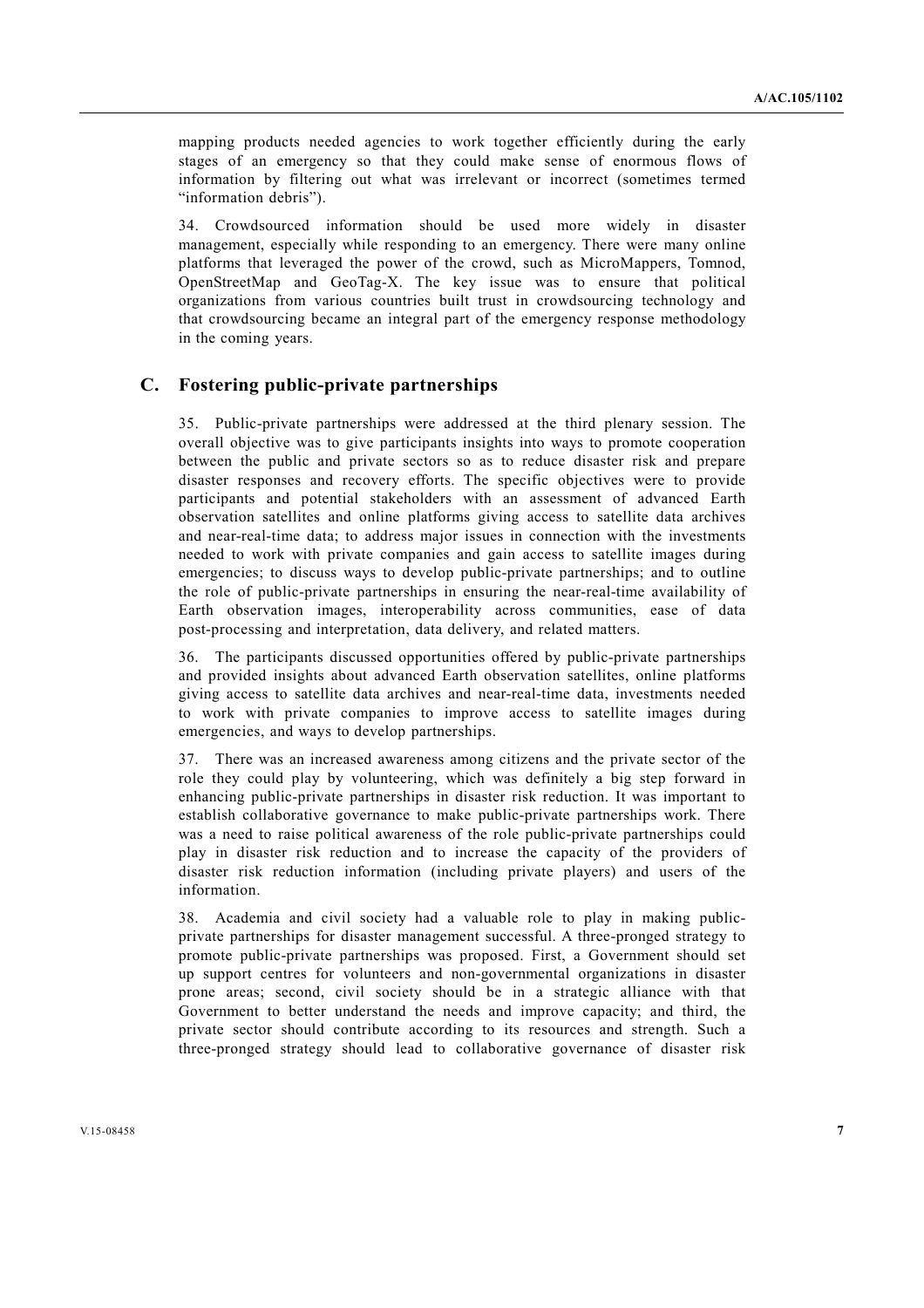management and emergency responses. For collaborative governance to be effective, it was important to consider three factors: the culture of the region or nation concerned, the relevant policy framework and the legal system.

39. Public and private players were investing in advanced Earth observation systems. Both had an important role to play in providing high-quality and timely Earth observation data, both before a disaster (by providing satellite image archives) and after (by providing near-real-time satellite images), in order to plan successful responses. National disaster management agencies had to develop forms of bilateral and multilateral cooperation with public and private players, so that advanced Earth observation technologies would be used for disaster risk management and emergency responses.

40. Public-private partnerships also needed to address one of the key issues, the ways and means to transmit satellite images to end users. Transmitting terabytes of satellite images using the conventional file transfer protocol (ftp) was not efficient during disasters. There was a need to provide a wide range of end-users with access to images using cloud-based, state-of-the-art technologies. Such technologies, devised by a number of public-private partnerships, made the transmission of Earth observation images and their interpretation practicable even for Internet users with low bandwidth.

41. Crowdsourcing was the way to put public-private partnerships into practice. Besides making available valuable data, crowdsourcing made volunteers aware of the real nature and scope of a disaster. Since platforms such as Tomnod or Google Earth reached the wider community, crowdsourcing prompted large numbers of users to learn more about analysing remote-sensing data by seeking formal training. Such tools integrated geospatial content with Earth observation images and ensured sustainability in the use of Earth observation images, which was one of the significant contributions of public-private partnerships.

42. The leaders and decision-makers of countries that had recently started considering the use of Earth observation images and geospatial data in disaster management needed to be made aware how public-private partnerships could share responsibility for disaster-risk-reduction. An appropriate legal framework was necessary to back up the engagement of public-private partnerships in efforts to generate the geospatial information needed for decision-making.

43. The experience of successful bilateral or multilateral projects involving early warning systems demonstrated the importance of having strong working partnerships between specialized private companies, government authorities, and universities and research institutions, as such partnerships were the backbone of efficient project management.

44. Public-private partnerships were also important in gathering best practices and proven methodologies and transferring those as tools from one region to another.

45. Although international mechanisms were in place to back up emergency responses, such as the International Charter on Space and Major Disasters, Sentinel Asia and Copernicus, access to Earth observation images for disaster risk management purposes in non-emergency situations was often inadequate. This situation limited the effective use of Earth observation images at all stages of disaster management.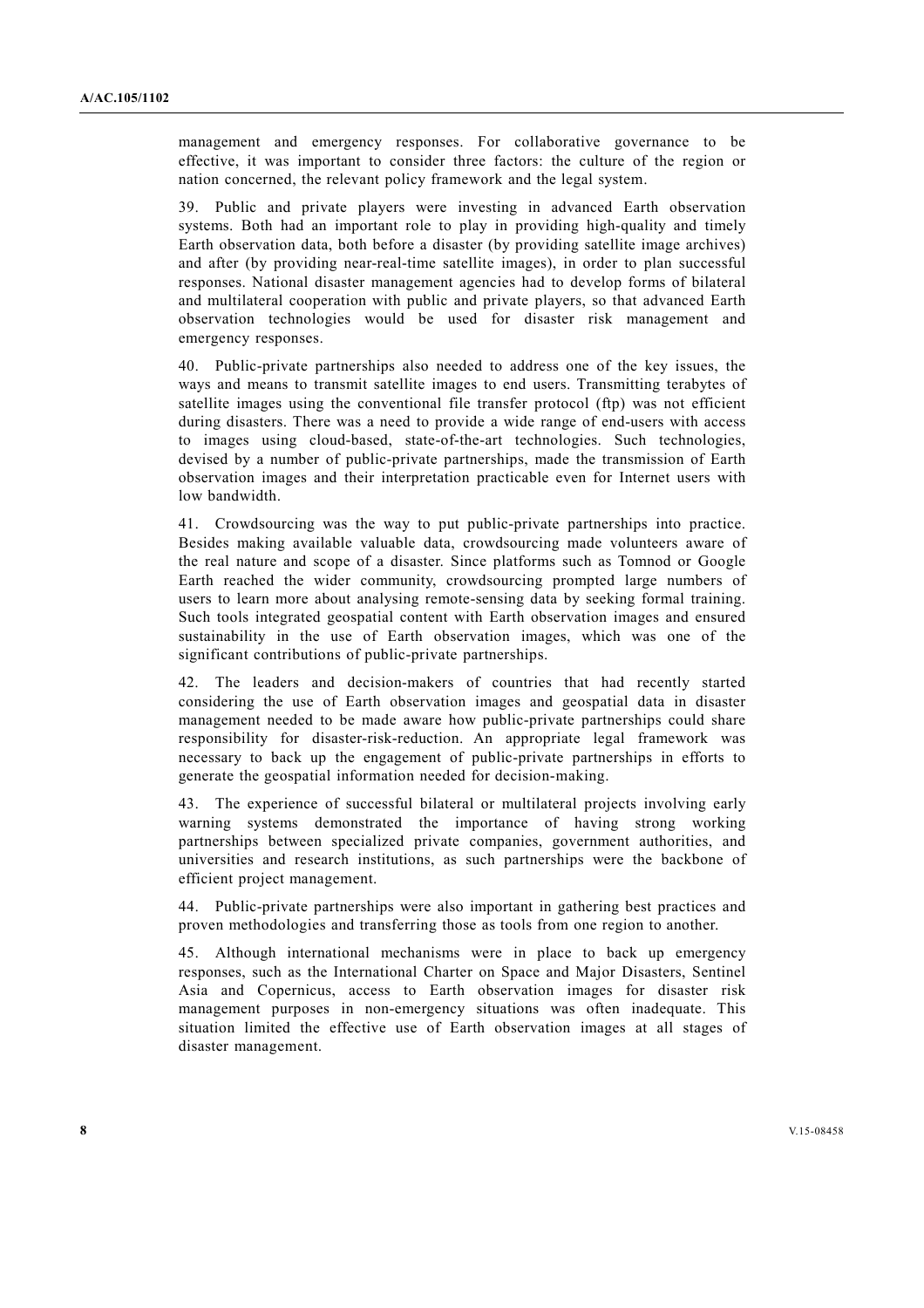46. Public-private partnerships had the capacity to facilitate new initiatives, such as making available Earth observation satellite resources to give Member States access to satellite images at all stages of disaster management, as is the mandate of UN-SPIDER. Such initiatives would leverage the capabilities of scientists, engineers and space explorers to foster innovation and entrepreneurship through low-cost pooling of resources to resolve major challenges faced by countries that do not own or have a stake in Earth observation satellites.

47. To sum up, public-private partnerships would be able to address technical, policy, governance and financial issues, and help to fulfil commitments undertaken under the Sendai Framework.

# **D. Empowering communities so that they can prepare for disasters using Earth observation technology**

48. The topic of enabling communities so that they can prepare for disasters using Earth observation technology was addressed at the fourth plenary session. The objectives of the session were to present participants and stakeholders with successful cases where the power of communities was leveraged through crowdsourced mapping; to address major issues in making community-based tools more effective; and to provide guidelines on involving communities to identify risks during normal situations, provide early warning and help in building resilience.

49. Speakers showed how various platforms, tools and technologies leveraged the power of communities and provided valuable input with which to build programmes that enhanced community involvement and used Earth observation data to build resilience. Participants also discussed the role of children and women, who are often the weakest members of the community and the first victims in a disaster.

50. The ultimate goal was to involve communities and the general public by equipping them with the required knowledge and enabling them to use Earth observation and other technologies to manage disaster risks. Doing so was critical for the safety and resilience of communities. Map products were not meaningful until they were widely used by communities to contribute to risk reduction, preparedness, early warning and — during major disasters — relief efforts.

51. Thanks to their increasing awareness of computer-based maps and their wide use of smartphones, communities had developed great potential to contribute to building resilience by identifying risks in normal situations, providing early warning prior to disasters and assessing damage and losses during and after disasters.

52. It was also recognized that communities needed individuals and organizations championing the use of Earth observation technology to familiarize them with the technology, and that they needed practical examples showing how the technology had been used elsewhere. Universities and the education sector in general could serve as a good bridge between the technology and communities. For communities, small day-to-day disasters could have as big an impact as one major disaster. Small disasters were much more present in the minds of community members and the general public than one major disaster. Communication and dissemination of information were as important as the disaster risk reduction measures themselves. Information could be communicated and disseminated by conventional means such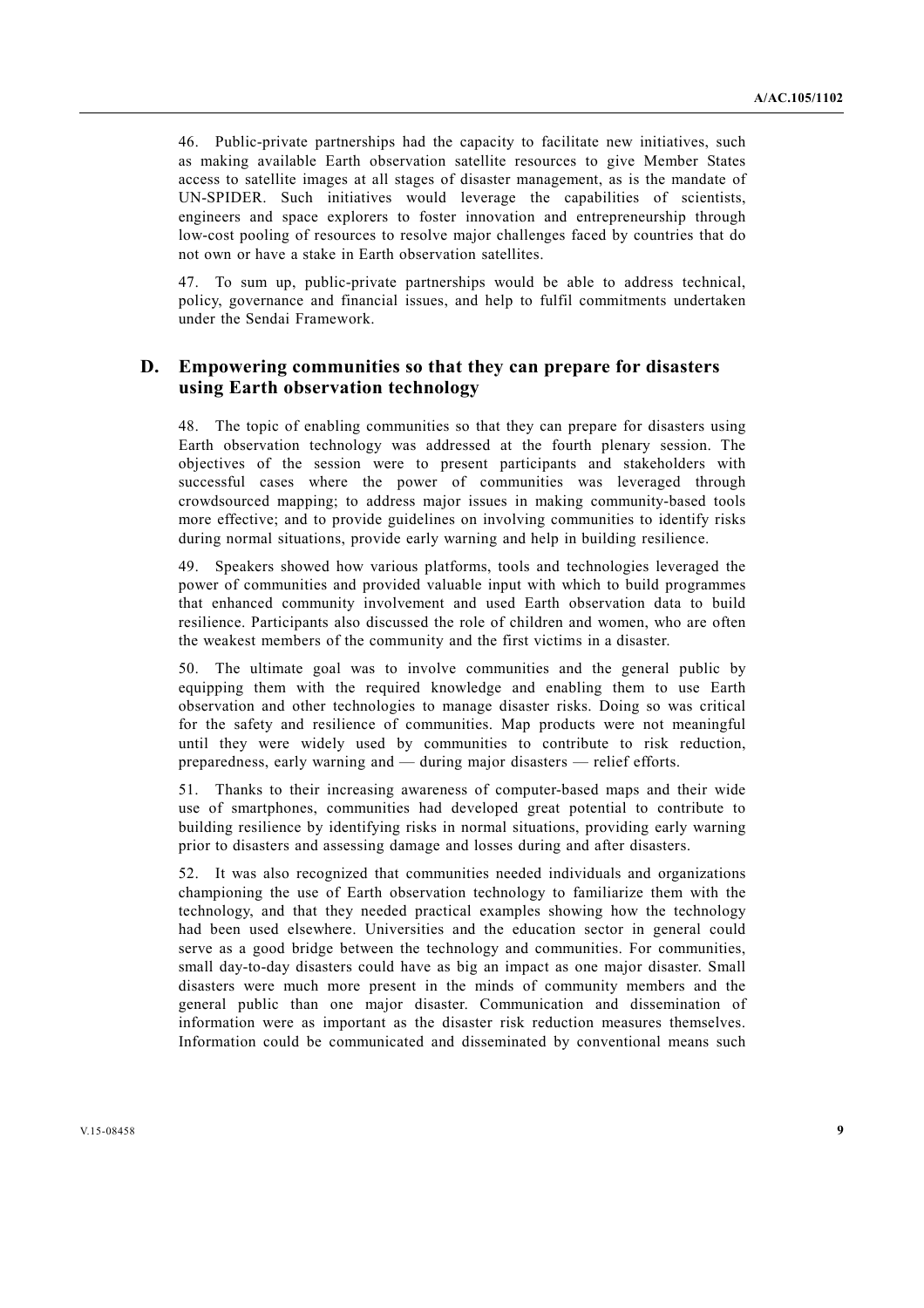as leaflets or television and radio broadcasts, or by non-conventional means such as role play, folklore and songs that integrated technology awareness into the message.

53. Capacity-building in communities was a two-way mechanism. While communities needed to know more about Earth observation technology and how it could help them, providers of Earth observation services needed to learn about community concerns related to disaster risk reduction to be able to tailor the technology to community needs. A culture of voluntarism, as already existed in several countries, could be a powerful tool in building the capacity of communities to use Earth observation technology to reduce the risk of disaster. At the same time, children could be agents of change who bring the technology to their communities. Risk assessment and comprehensive school safety programmes centred around children could be planned using simple maps and Earth observation images from sources such as Google Maps.

54. Numerous initiatives were leveraging the power of communities to reduce the risk of disaster and prepare emergency responses. Platforms such as Ushahidi, OpenStreetMap and Google were providing collaborative and crowdsourced social mapping tools. In addition, the Tomnod platform gave communities access to highresolution images to assess damage during a disaster.

55. The United Nations Children's Fund had taken several initiatives to educate children in Asia and prepare them for disasters. The future use of Earth observation technology needed to be considered as part of those initiatives. Several non-governmental organizations, schools and colleges were making efforts to empower mothers and children in developing countries and increase their awareness in matters of disaster preparedness. Those initiatives needed to use simple maps and Earth observation data in order to improve communities' understanding of the risks that faced them.

56. The experience gained with crowdsourcing during the Nepal earthquake of 2015 demonstrated how geospatial information could be used successfully as part of a disaster response. After the earthquake had struck, the non-governmental organization Kathmandu Living Labs, which operated the OpenStreetMap platform, received over 1,000 reports from different parts of Nepal. The OpenStreetMap team mobilized numerous volunteers to help with mapping areas affected by the earthquake and providing input to search and rescue missions.

57. Speakers delivered the message that increasing awareness among different sections of communities of disaster preparedness was the key to building disasterresilient societies. This required initiatives that included strong collaboration between public and private players. One recent example was the use of the DigitalGlobe Tomnod cloud platform, which had enabled about 58,000 people to contribute to the mapping of damage to infrastructure caused by the Nepal earthquake.

58. Providing the right tools and geospatial content to end users, including communities, was very helpful in ensuring the sustained involvement of communities, both in risk reduction prior to any disaster and as part of a disaster response.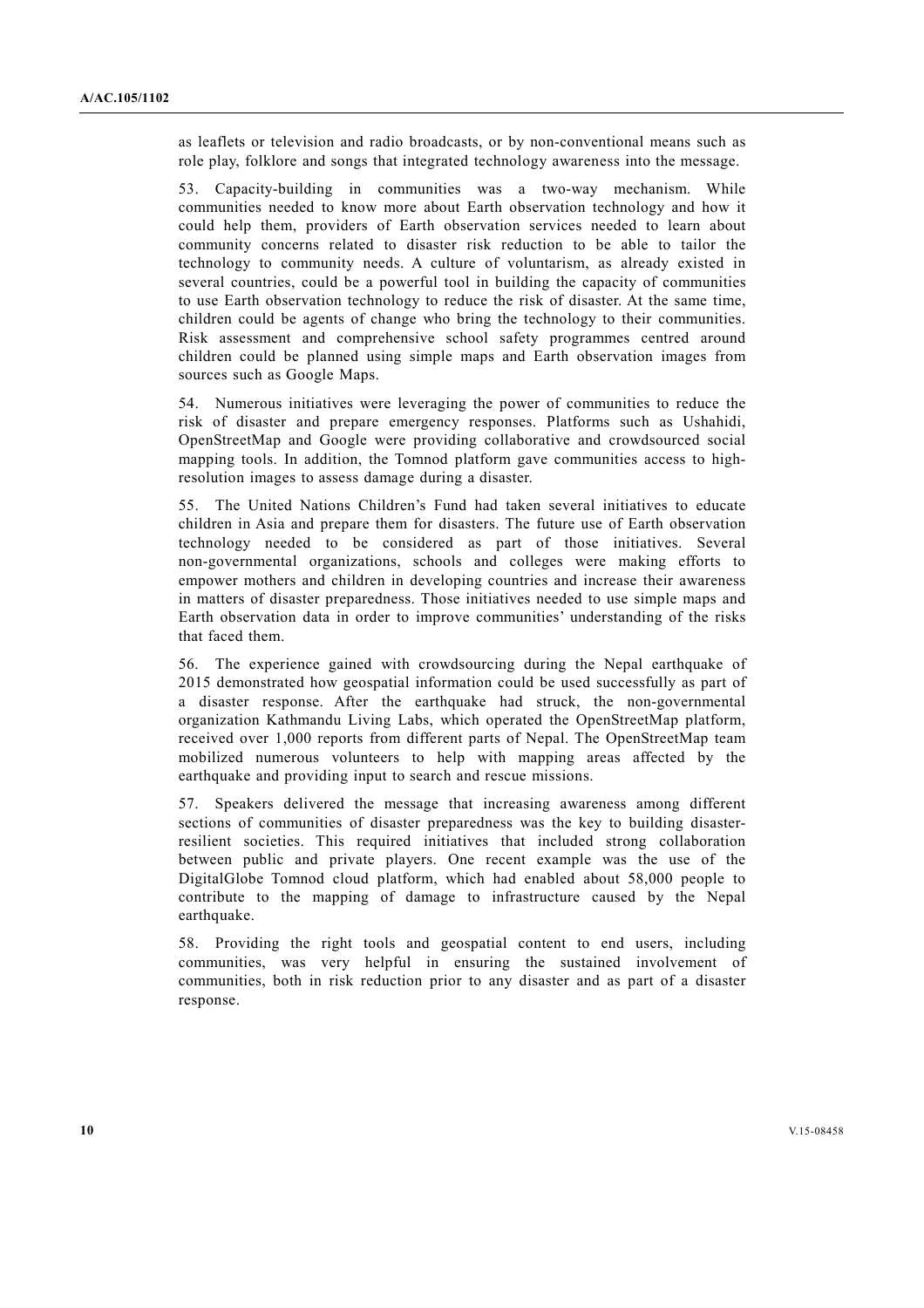### **E. Improving drought monitoring using space-based information**

59. The topic of improving drought monitoring using space-based information was addressed in the first working group.

60. Droughts were major natural disasters that had a serious impact on human societies and the environment, especially in developing countries. Since a drought was a slow process that impacted whole regions, early monitoring and warning arrangements were needed to reduce its impact. Thanks to their ability to make frequent and extensive observations, Earth observation satellites provided critical data needed for drought monitoring. However, access to those data and the capacity to develop monitoring tools that used space technology were major challenges in drought-prone developing countries.

61. There was a need to establish platforms for sharing Earth observation data, since several suppliers and users of such data were involved in drought monitoring. Such platforms should channel medium- and high-resolution remotely-sensed data from suppliers to users in developing countries and offer users timely, regular and free access to space-based data products for use in drought monitoring.

62. Collaboration between the public and private sectors in developing countries was essential to sustain drought monitoring projects. There was a need to develop guidelines and operating procedures to establish effective public-private partnerships.

63. There was a need to produce standard manuals and guidelines for drought risk reduction and drought management. The recommended practices for drought monitoring developed by UN-SPIDER, with the help of its regional support offices, was an example of what was required.

64. Medium-term training programmes on drought monitoring, lasting one to three months, were essential in order to promote a culture of and create the capacity for using Earth observation technology to monitor droughts on a regular basis. Such training programmes should cover methods and models for drought assessment, the suitability of remotely sensed spectral indices for specific regions, and the validation of remote-sensing data products generated for use in drought monitoring.

65. While international scientific and research organizations continued to develop methods and models for drought monitoring, Governments should make an effort to develop national capacity, coordination mechanisms and infrastructure to take advantage of the solutions provided by the international community.

# **F. Lessons learned from the 2015 Nepal earthquake from the perspective of Earth observation**

66. The lessons learned from the 2015 Nepal earthquake from the perspective of Earth observation were addressed in the second working group.

67. The earthquake that struck Nepal on 25 April 2015 measured 7.8 on the Richter scale. The earthquake and the aftershocks that followed it left about 9,000 people dead and 22,300 injured, and affected the lives of 8 million people overall. The economic loss was of the order of \$7 billion, according to the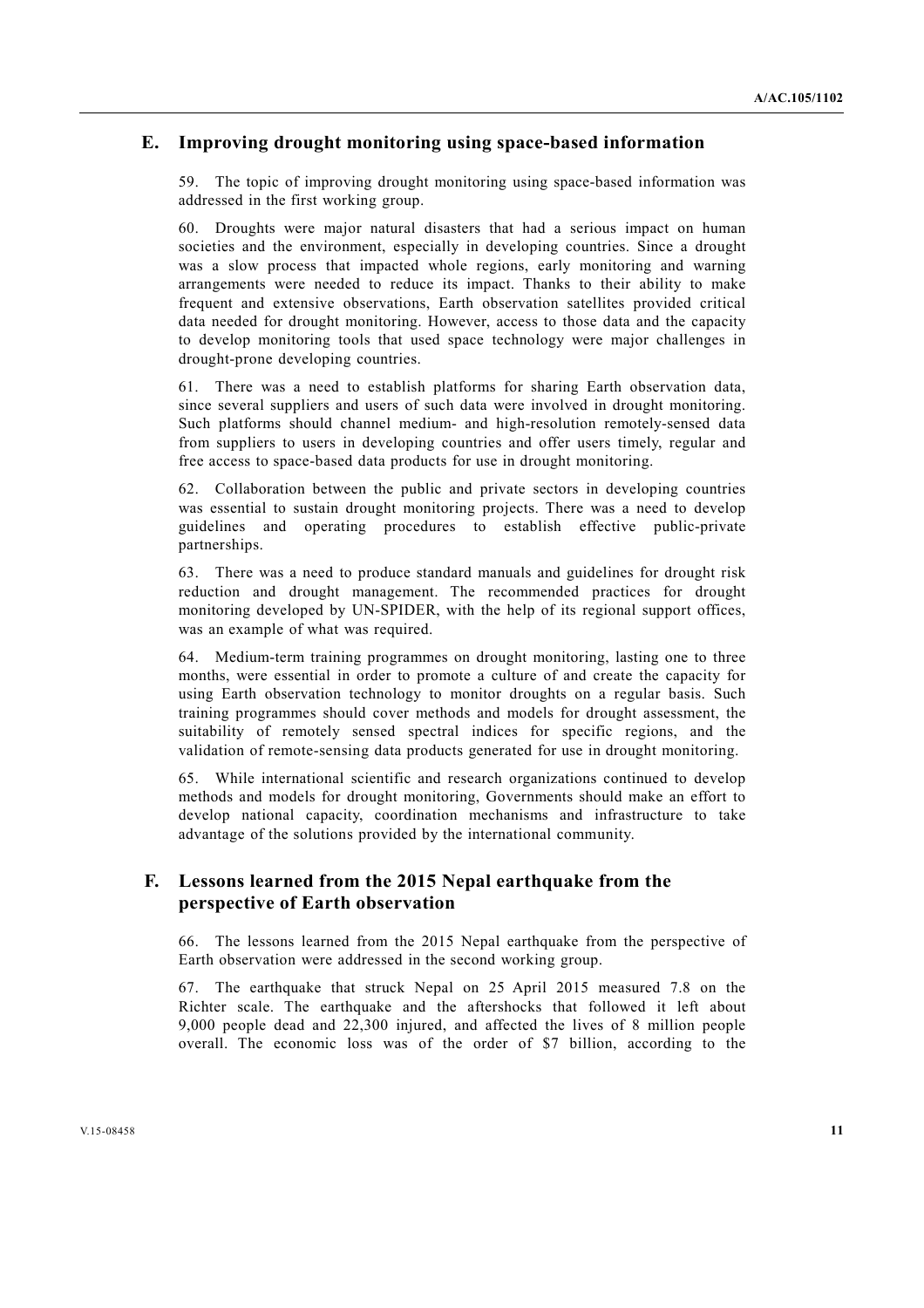post-disaster needs assessment published by the Government of Nepal. The event affected 31 of the 75 administrative districts, and in 14 of those a crisis was declared. Reaching out to the affected communities with assistance and ensuring their long-term reconstruction was the current priority of the Government. The response given to the Nepal earthquake was in line with the Sendai Framework; it engaged multiple stakeholders from the private and public sectors both within Nepal and abroad.

68. The International Centre for Integrated Mountain Development played an active role in providing Earth observation and geospatial information for use in the response and recovery effort. One of the issues faced by the Centre was making sense of the information flow by filtering out information debris. During major disasters, the demand for information rose exponentially, and as a result a massive amount of information was generated by suppliers and sent to users. The challenge was to integrate such information into the decision-making process. Doing so called for standard operating procedures for data collection and analysis, and supplying the information products needed for decision-making.

69. Among other issues, the need for base maps and common operational data sets for key cities and locations was highlighted. Base maps should be readily available when disaster strikes.

70. The use of crowdsourced Earth observation data was also identified as a promising cutting-edge method for rapidly acquiring the information needed for damage assessment.

71. Defining a mechanism for coordinated information management ahead of time to prepare for disasters was essential. There was a need to define a clear-cut workflow to coordinate multiple stakeholders and generate awareness among all stakeholders involved in providing geospatial information and products.

72. Such a mechanism could be created through mock disaster response exercises based on previous disasters. That approach would ensure that the mechanism created would be appropriate, thereby justifying the time and money invested by information providers to support disaster responses.

# **G. Capacity-building and emerging technologies in support of the implementation of the Sendai Framework for Disaster Risk Reduction 2015-2030**

73. The topic of capacity-building and emerging technologies to support implementation of the Sendai Framework was addressed in the third working group.

74. International cooperation was the key to improving the capacity for risk reduction and emergency responses and successfully implementing the Sendai Framework.

75. The global partnership on Earth observation for disaster risk reduction established by the Office for Outer Space Affairs and UN-SPIDER was playing a critical role in capacity-building by training officials from developing countries in space technology applications for disaster management and emergency responses.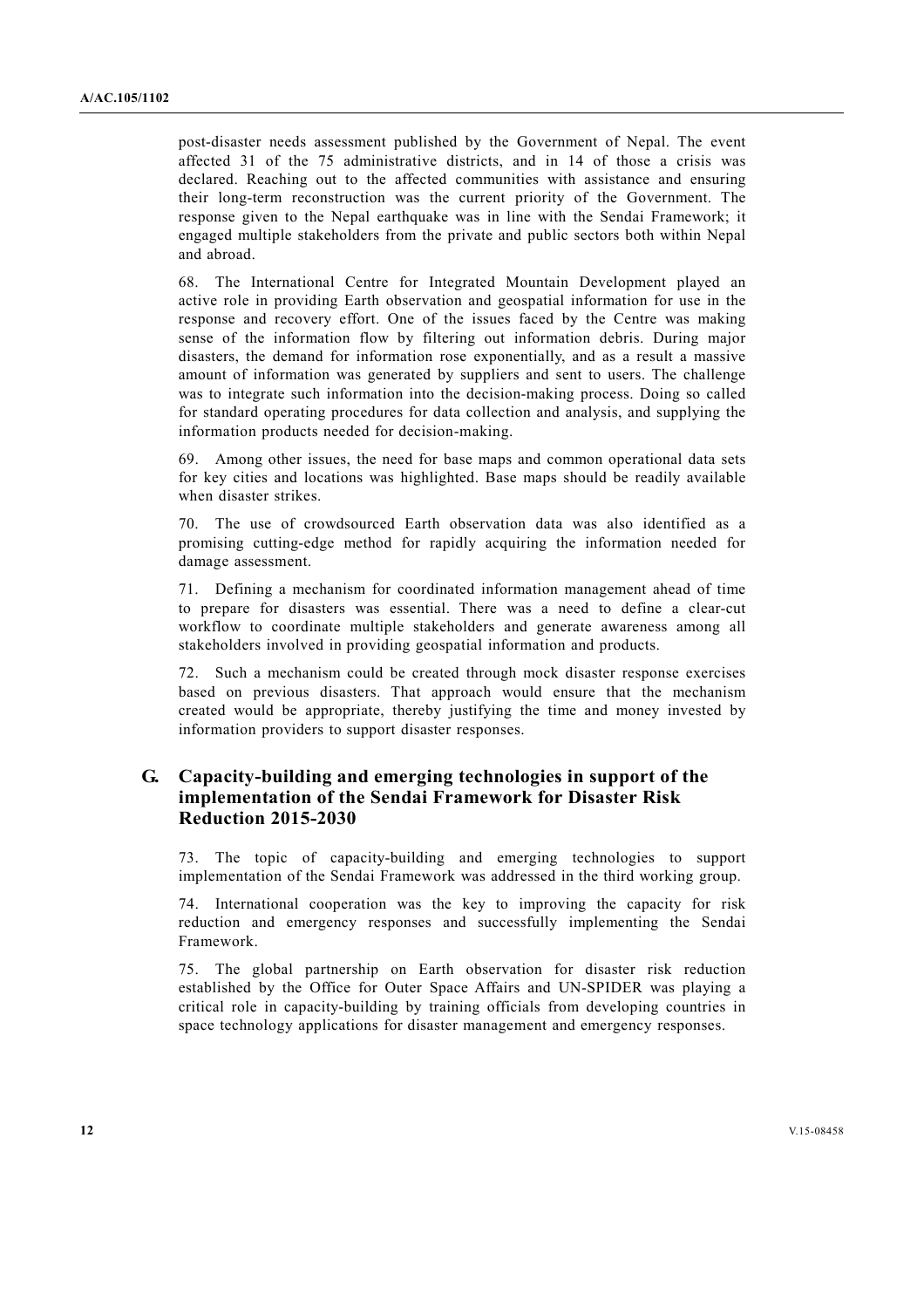76. The regional centres for space science and technology education, affiliated to the United Nations, were offering postgraduate courses in remote sensing, geographic information systems, satellite meteorology, satellite communication, global navigation satellite systems, space and atmospheric sciences and similar areas. The special themes related to disaster management, climate change and technology such as microwave remote sensing and hyperspectral remote sensing were also covered in short, demand-based courses. The Centre for Space Science and Technology Education in Asia and the Pacific, based in India, had completed 20 years of dedicated service to the States Members of the United Nations. A new regional centre had been launched at Beihang University in Beijing in 2014. Both centres were well equipped to apply space technology in a wide range of areas including disaster management and sustainable development.

77. The network of UN-SPIDER regional support offices worked closely together with other partners to provide valuable support in capacity-building efforts organized by UN-SPIDER.

78. It was imperative for disaster management agencies to prepare national strategies for building sustained capacity in the use of space technology in disaster management. Without such strategies, disaster management efforts would remain ad hoc and unplanned.

79. On-site capacity-building efforts could be more effective, since they involved large numbers of participants from all stakeholder agencies in a given country.

80. The organizers of the training course in applications of space technologies in disaster management and emergency responses given to officials from developing countries should consider using open-source software, since developing countries often did not have large enough budgets to acquire and maintain commercial software.

81. Massive open online courses were a great way to involve large numbers of disaster managers in the process of generating awareness of the usefulness of Earth observation technologies for disaster management. The idea of integrating the experience accumulated by UN-SPIDER through its technical advisory missions into mass open online courses would add a great amount of value to the capacitybuilding effort. Such massive open online courses should be less academic and more practice-oriented.

82. Massive open online courses, if launched, should be based on the practical needs of the organizations involved in disaster risk reduction and emergency responses. The regional centres and regional support offices could be partners in such an initiative.

83. The Sendai Framework addressed the importance of integrating emerging technologies into existing operational disaster management systems to improve disaster management. Global navigation satellite systems, with their precise time, location and navigation services, could be combined with remote-sensing capabilities, geographic information systems and communication technologies to strengthen the reporting of disaster information, which is then used to direct emergency rescue efforts. Emerging technologies such as location-based services needed to be included in capacity-building efforts to keep pace with the development of science and technology.